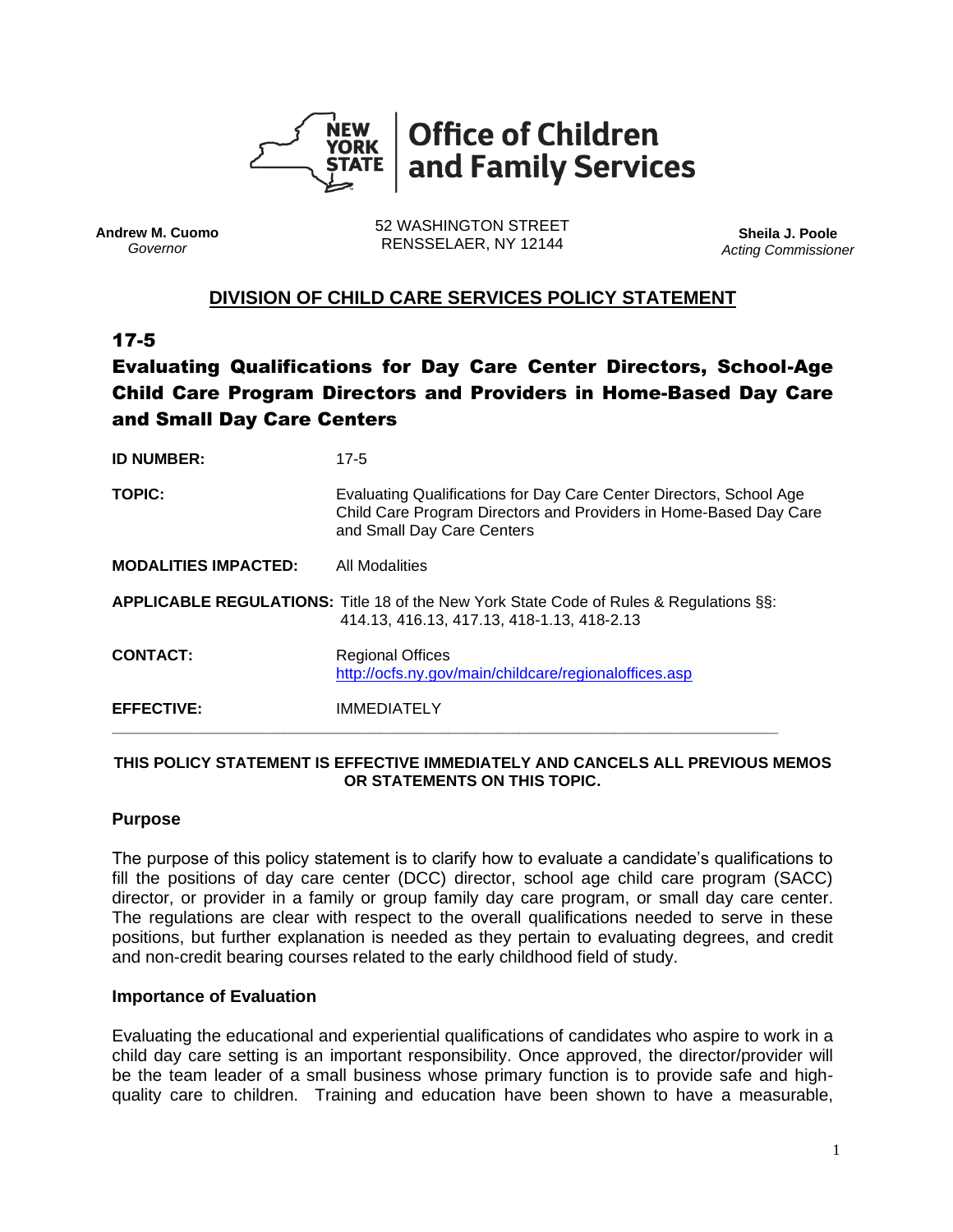positive effect on the quality of child care provided. It is essential for a provider and director to have administrative skills and child development competencies to manage the program and set appropriate expectations.

#### **Applicant's Obligation to Submit Documentation**

Applicants for DCC director, SACC director, and family and group family day care or small day care center provider must submit to their Office of Children and Family Services (the Office) licensor/registrar for evaluation any: diplomas, official transcripts, course descriptions of credit and non-credit bearing courses, training sessions, certifications and experiential histories that they want assessed as meeting the qualifications for the specific position for which they are applying. In addition, the applicant must describe, in writing, how the courses and experiences meet the regulatory requirements.

#### **Guidelines for Evaluation**

Course titles/names can sometimes be a poor indicator of the content covered or the scope of the coursework. When questions arise, individuals should be able to provide enough information about course content to permit the licensor/registrar to fully examine the course's relevance to the provision of child day care.

When evaluating the relevancy of a particular credit-bearing course to early childhood or child development, the Office refers to the New York State Early Care and Education Core Body of Knowledge Framework, 3rd edition (2012) developed and published by the Career Development Initiative of New York State*.* This document outlines a knowledge base in areas pertinent to competencies associated with the child care field. Any area of study associated with the seven knowledge base areas may be considered "related" to early childhood and child development. The New York State Early Care and Education Core Body of Knowledge Framework can be read in its entirety at the following website: *<http://www.earlychildhood.org/pdfs/CoreBody.pdf>*. A brief summary appears below:

#### **Child Growth and Development**

This area refers to knowledge of patterns of child growth and development. In general terms, it encompasses the nature of adult/child interactions that support a child's growth and development, and techniques and adaptations available for children with special needs.

#### **Environment and Curriculum**

Environment includes all the relationships with people and all the various interactions with materials in all of the settings in which children grow and learn. This includes their families and neighborhoods and their child care settings. Further, classrooms/curriculum/content refers to a range of experiences that allow children to acquire, construct and practice skills, concepts, attitudes, and dispositions through their interactions with adults and other children, and through carefully selected materials and thoughtfully planned activities.

#### **Family and Community Relationships**

Families in society refer to the highly diverse structure and internal dynamics of family life. Healthy child development may take place within a variety of family types. Families include people who are related by birth, by marriage, or by other legal ties such as guardianship, and/or people who are related simply by affection and concern.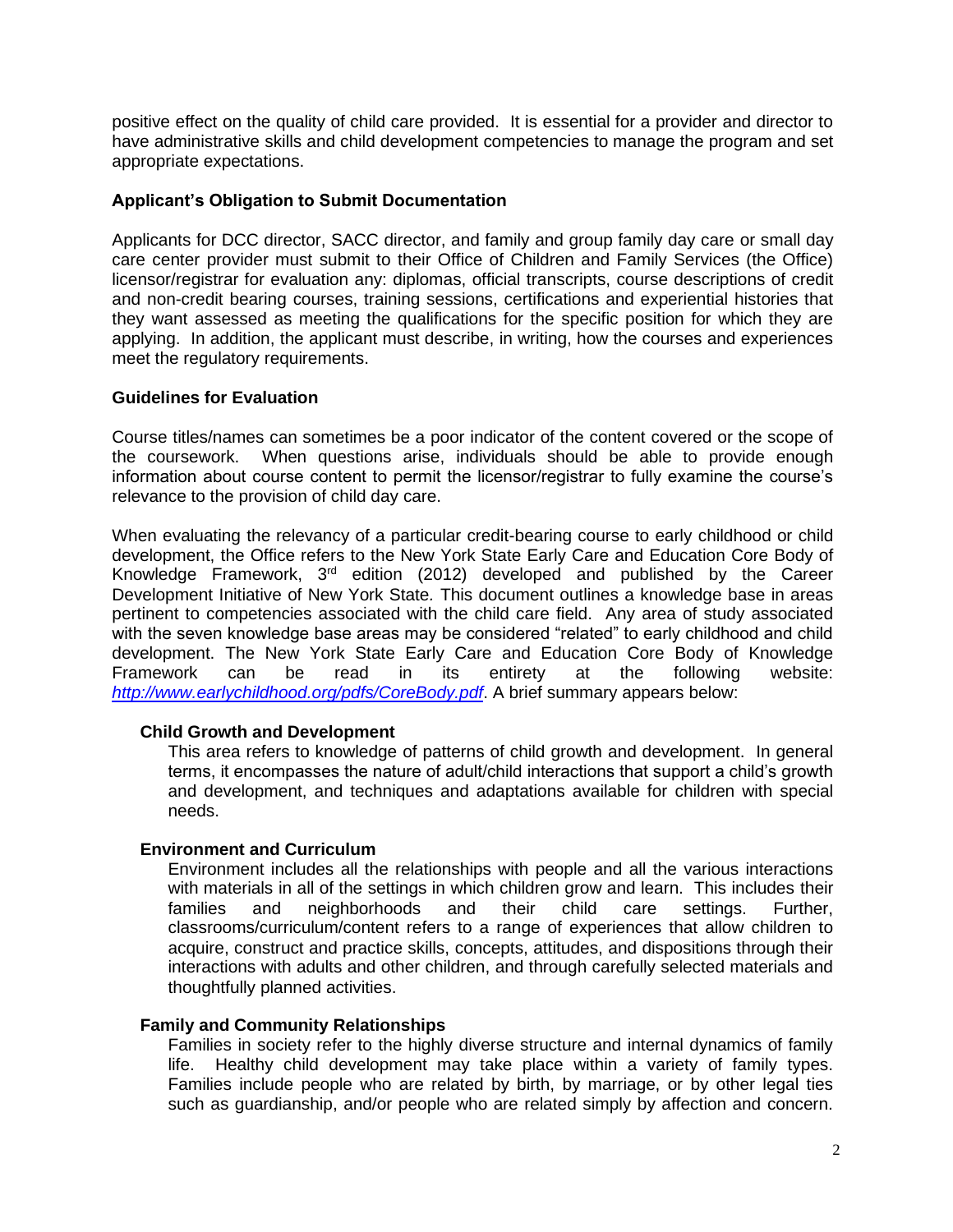Society consists of a system of beliefs and attitudes that are transmitted to family members through major government and private institutions (educational, religious and legal), social networks and the media.

#### **Observation and Assessment**

This area of study encompasses those procedures used to obtain valid and reliable information about an individual child's development, including information about growth, achievement levels, and levels of acquired knowledge, learning styles, interests, experiences, understandings, skills and dispositions. Assessment provides the information needed for appropriate curriculum planning, and influences decisions about strategies for fostering the development and learning of individual children and groups of children.

# **Health, Safety, and Nutrition**

Health, safety, and nutrition includes being knowledgeable about the requirements dictated by law and regulation, relevant to these topics. This section addresses the importance of maintenance of the physical environment as well as familiarity with signs of neglect and abuse. Professionals must understand the importance of good nutrition to support healthy growth and physical, social, emotional, and cognitive development.

# **Administration and Management**

Professionals in early care and education must keep track of several layers of performance and accountability. Administrators must be proficient and knowledgeable in accepted business practices, legal and regulatory requirements, financial management, marketing, and record-keeping. Administrators should also have the ability to develop and implement program policies, communication strategies, and management plans.

#### **Professionalism and Leadership**

Professionalism in early care and education programs involves making decisions and basing program planning and practice on the best professional standards, practices, and information available.

# **Evaluating Master's, Bachelor's, Associate Degrees and College Credits**

Colleges and universities offer an assortment of degrees in an abundance of fields. With the exception of a bachelor's degree in early childhood education or child development for a DCC director, or an associate degree in child development, elementary education, physical education, or recreation for a SACC director, most college degrees will need to be reviewed to examine whether the individual received the required credits in early childhood-related courses. DCC directors holding a bachelor's degree must demonstrate that they have earned at least 12 credits in early childhood, child development or a related field. SACC directors who have completed two years of college must demonstrate that they have earned at least 18 credits in child development, elementary education, physical education, recreation or a related field.

Determining whether or not a particular degree fits the regulatory requirement as a related field is accomplished in much the same way a licensor/registrar determines the suitability of a single course. An examination of the coursework making up the degree is evaluated against the Core Body of Knowledge. Programs must submit official transcripts, course descriptions, and narratives describing the coursework under examination for pending directors in order for licensors and registrars to evaluate their relevance to the provision of child day care.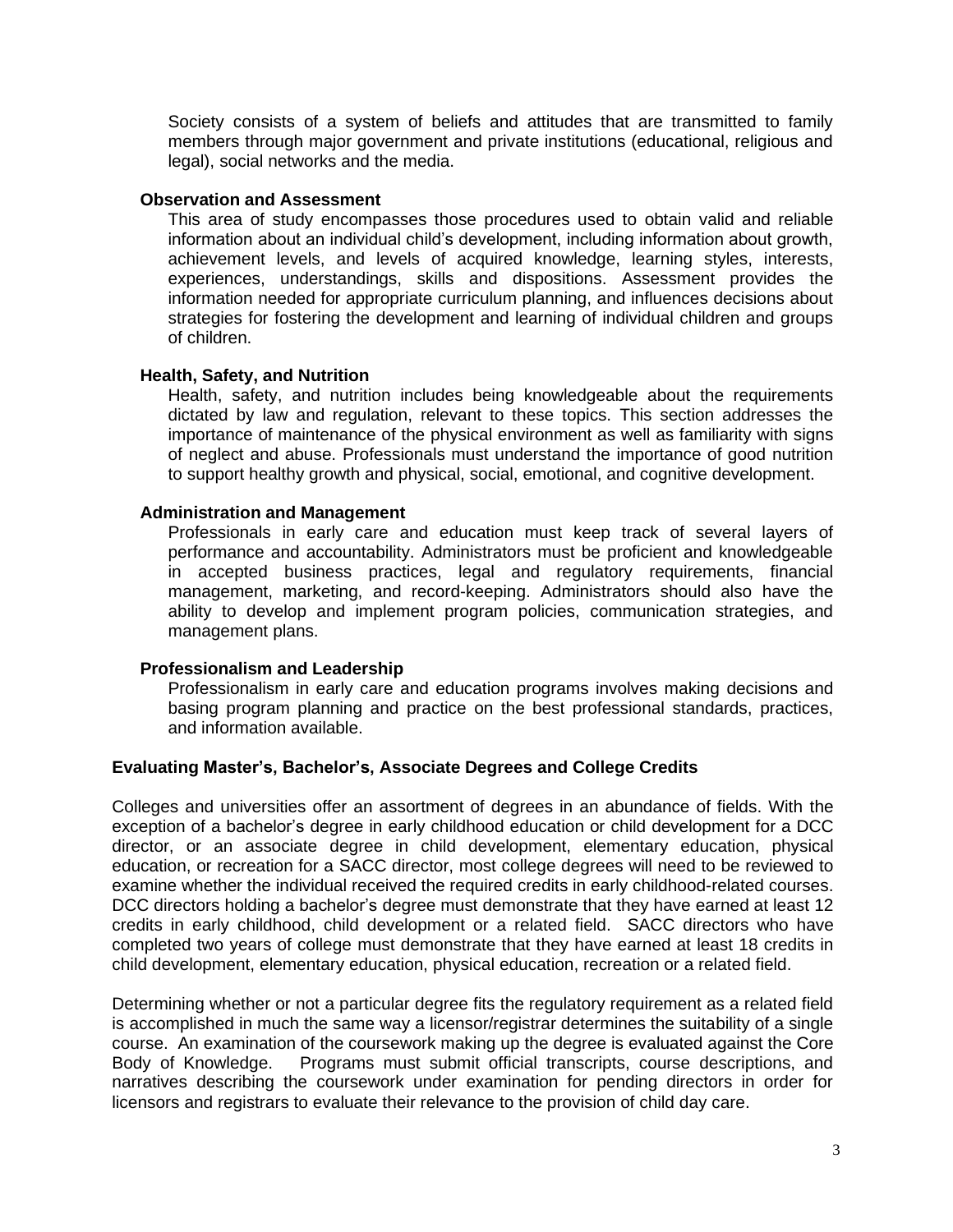# **International Degrees**

Individuals who are submitting international degrees are responsible for having their credentials translated into English if necessary, and evaluated to the equivalent of an accredited U.S. college degree and/or coursework. International Centers may be able to offer assistance with academic credential evaluation. Once submitted, translated degree information will be reviewed by the Office to determine if the associated coursework or degree type fits the criteria specified in regulation.

# **Evaluating Experience**

Regulations make a distinction between the experiential qualifications of a SACC director and day care center director/small day care center provider/provider of home-based programs. SACC directors are required to have experience *working with* children. Day care center directors/small day care center providers/providers of home-based programs are required to have experience *caring for* children.

**DCC director – teaching experience required**. New York State's child day care regulations also require an experiential component in addition to the educational component. Day care center regulations require that directors have *teaching experience and supervision experience.*  Teaching is a formal role that involves many of the following functions: designing lesson plans, monitoring and planning activities to meet the developmental needs of a group of children, evaluating children's educational or developmental progress, and holding parent conferences. Positions that would qualify as having teaching experience include but are not limited to:

- Group Teacher in a day care center
- Assistant Teacher in a day care center
- Group Teacher in a school age day care program
- Assistant Teacher in a school age child care program
- Group or Assistant Teacher in any other early childhood program
- Provider in a home-based program
- Student teacher
- Substitute teacher
- Elementary school teacher
- Religious instructor
- Scout leader
- Martial arts or dance teacher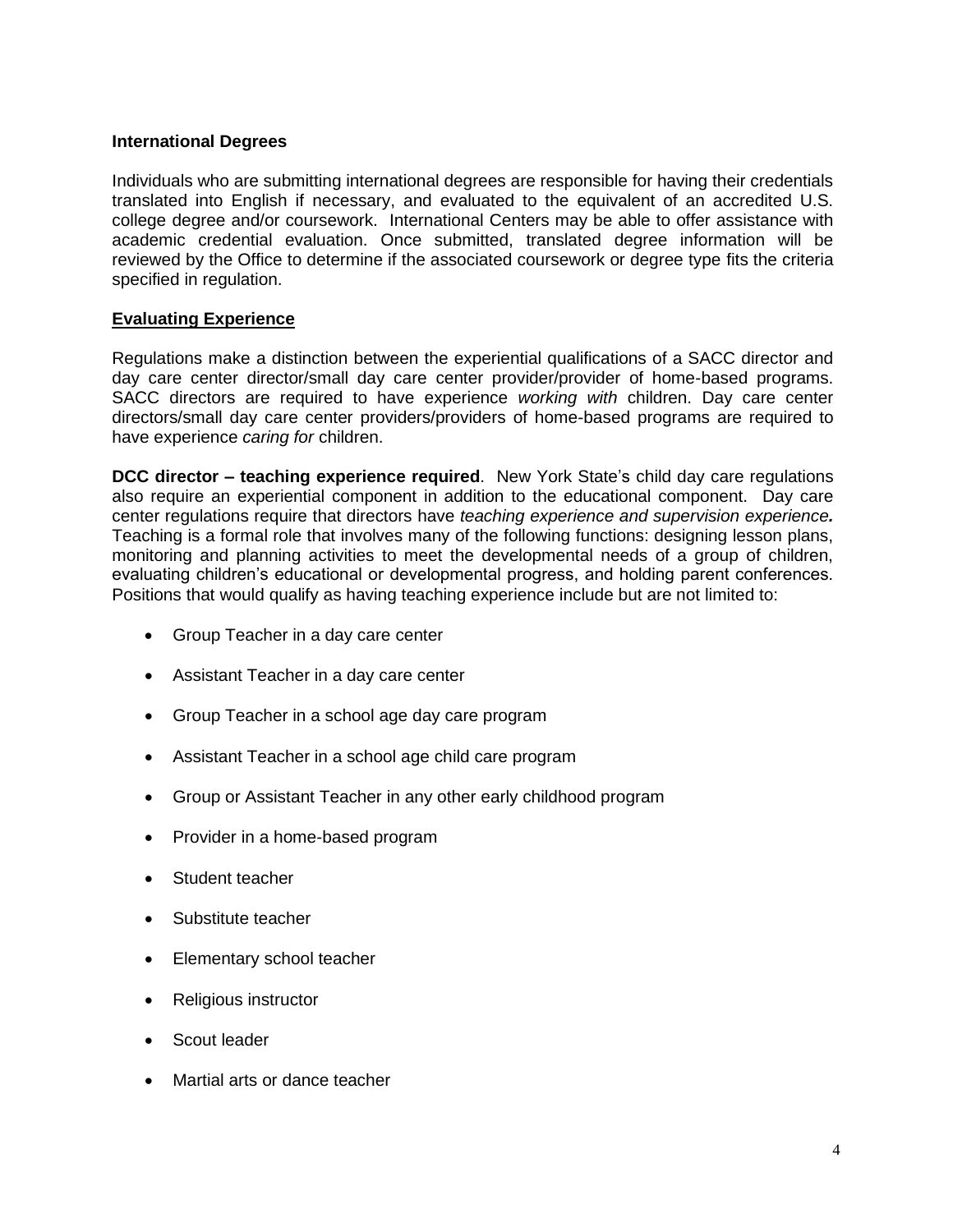- Coach
- Legally-Exempt Group Caregivers

Each of the above positions may be approved as teaching experience and may be prorated based on a time and attendance evaluation made by the licensor/registrar.

**SACC director - experience** *working with* **children required.** SACC regulations do not require teaching experience for the director position; instead, the SACC regulations require that the director have experience *working with* children*.* Teaching and experience with children, while similar, differ in an important way. Teaching is recognized as a more formal instructional role. Experience with children is an important, but less formal role that involves supervision of children without the formal educational component. Examples of this role include but are not limited to:

- Babysitting
- Parent's helper
- Operating a legally-exempt informal day care program
- Working with children in the babysitting room of a gym, church, shelter, etc. (on a paid or unpaid basis).

Because teaching is the more formal role, teaching may be used as meeting the qualification of experience with children. Experience with children may not count as teaching experience.

# **DCC and SACC Director Supervisory Experience**

Supervisory experience is the third required component needed to meet the qualifications to fill the position of DCC and/or SACC director. In order to be considered as having qualifying supervisory experience, the individual must have supervised staff in a day care program or a related field for the period of time stipulated in regulation.

Supervising staff in a licensed/registered or legally-exempt child care program would meet the experiential component. Supervising staff in a grade school or Head Start program would also meet this experiential requirement. There may be other examples as well. Licensors/registrars must evaluate whether or not the supervisory experience that is submitted for review is in a field where children are the recipients of service, and the staff that were supervised held similar roles and responsibilities as that of staff in a day care program.

# **Provider Qualifications**

The State's regulations offer alternative methods by which candidates qualify to be a provider of a child day care. Applicants for provider may meet the regulatory qualifications either by submitting documentation that they have two years of experience caring for children under six years old, or that they have one year of experience caring for children under six years of age and six hours of training or education in early childhood development.